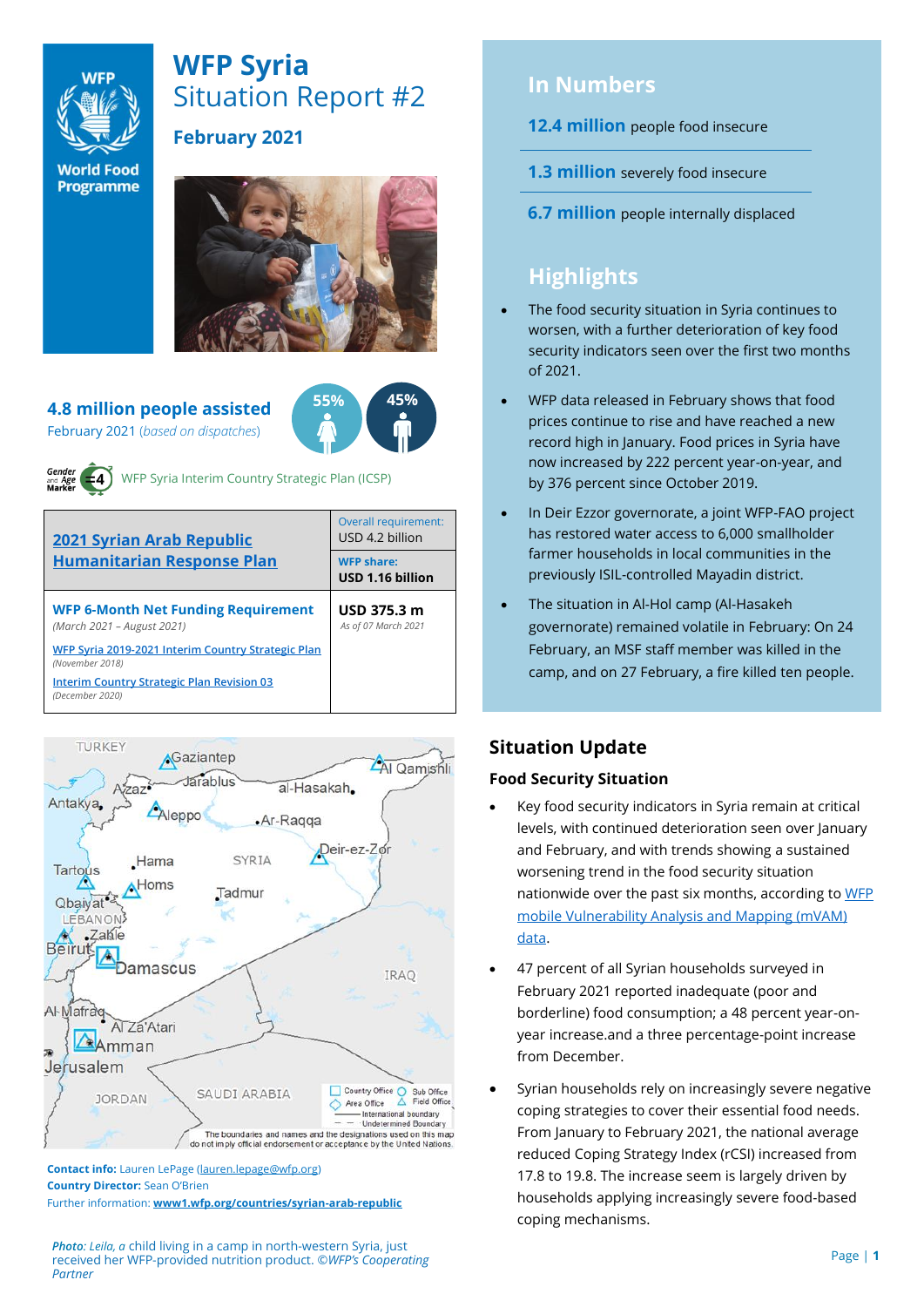#### **Economic situation**

- Food prices in Syria continue to rise, according to WFP data released in February. The nationwide average price of WFP's standard reference food basket increased by eight percent from December to January, reaching a new record high of SYP 121,066. As of January, food prices had increased by 40 percent in just six months (from July 2020), by 222 percent year-on-year, and by 376 percent since October 2019. The increase in food prices is mainly attributed to the continued depreciation of the SYP/USD exchange rate in the informal market as well as the continuing fuel shortages across the country.
- At governorate-level, Idlib continued to report the highest average food basket price (SYP 121,805), 25 percent higher than the January nationwide average. While all 14 governorates reported an increasing average reference food basket price in January, Ar-Raqqa reported the largest month-on-month increase (up 13 percent).
- Similarly, the nationwide average price of fuel in the informal market continues to rise, increasing by 12 percent from December to January, and by 139 percent in six months (July 2020), reaching SYP 1,134/litre. The informal price of fuel remains five times higher than the formal price (SYP 174/litre).

#### **COVID-19 Pandemic**

• As of the end of February, approximately 42,020 COVID-19 cases and 1,746 deaths had been confirmed across all areas of Syria. This includes 15,282 cases and 1,004 deaths reported in government-controlled areas; 21,136 cases and 426 deaths reported in north-western Syria, and 8,602 cases and 316 deaths reported in northeastern Syria.

#### **North-Western Syria**

- Floods caused by heavy rainfall continued to severely impact IDP sites in north-western Syria in February. WFP and its cooperating partners continued their emergency response through the distribution of ready-to-eat rations (RTEs) to people affected by the floods and had by the end of February assisted more than 75,200 people.
- A humanitarian worker was killed, and two others injured in an explosion in the Turkish-controlled city of Al-Bab in northern Aleppo governorate on 16 February. In response, the UN Deputy Regional Humanitarian Coordinator for the Syria Crisis, Mark Cutts, [issued](https://reliefweb.int/sites/reliefweb.int/files/resources/DRHC%20statement%20on%20the%20killing%20of%20a%20humanitarian%20worker%20-%20170220.pdf) a statement, condemning the attack.

#### **North-eastern Syria**

The security situation in al-Hol camp (Al-Hasakeh governorate) remains concerning and could potentially

lead to further restrictions on UN/WFP movement in the camp should the situation continue to deteriorate. On 24 February, a Médecins Sans Frontières (MSF) staff member was killed in the camp, and MSF released a [statement](https://www.msf.org/msf-denounces-unsafe-environment-al-hol-camp-syria) on 02 March denouncing the "unsafe environment" in the camp. WFP operations in Al-Hol are continuing as planned with GFA distributions ongoing.

• On 27 February, a fire broke out in Al-Hol camp, killing ten people (including three children) with at least 40 others injured. The UN Resident Coordinator and Humanitarian Coordinator, Imran Riza, and the Regional Humanitarian Coordinator for the Syria Crisis, Muhannad Hadi released a [statement](https://reliefweb.int/report/syrian-arab-republic/united-nations-resident-coordinator-and-humanitarian-coordinator-syria-7) on 28 February urging all relevant parties to work to find durable solutions for the people living in the camp.

#### **Southern Syria**

- On 17 February, WFP participated in an inter-sectoral mission to the town of Darayya in Rural Damascus governorate. The mission met with a number of interlocutors in Darayya from the local community and authorities as well as the Darayya sub-branch of the Syrian Arab Red Crescent (SARC). During the meetings, the team was briefed on the priority needs and gaps in the area.
- WFP is currently supporting 15,000 people with general food assistance in Darayya. However, due to the high number of IDP returnees, the absence of economic opportunities and a lack of services the allocation is currently being reviewed, and the number of families supported will be adjusted based on the results of WFP's beneficiary selection exercise and the funding availability.

### **WFP Response**

- WFP dispatched humanitarian assistance sufficient for an estimated 4.8 million people across all activities in Syria in February.
- A total of USD 3.1 million in cash-based transfers (CBT) was distributed to 134,800 WFP beneficiaries across four activities: The General Food Assistance (GFA) CBT pilot; School Feeding (support to out-of-school children); Malnutrition Prevention (support to pregnant and lactating women); and Livelihoods, Resilience and Social Safety Nets.
- In response to COVID-19, and under agreement with UNFPA, CBT top-ups at a total value of USD 805,800 were distributed, allowing the households of the 72,000 pregnant and lactating women and girls (PLWG) assisted by WFP to purchase hygiene items (benefitting some 216,000 people).
- As part of the Health Sector-led response to COVID-19 in Syria, WFP, in cooperation with the World Health